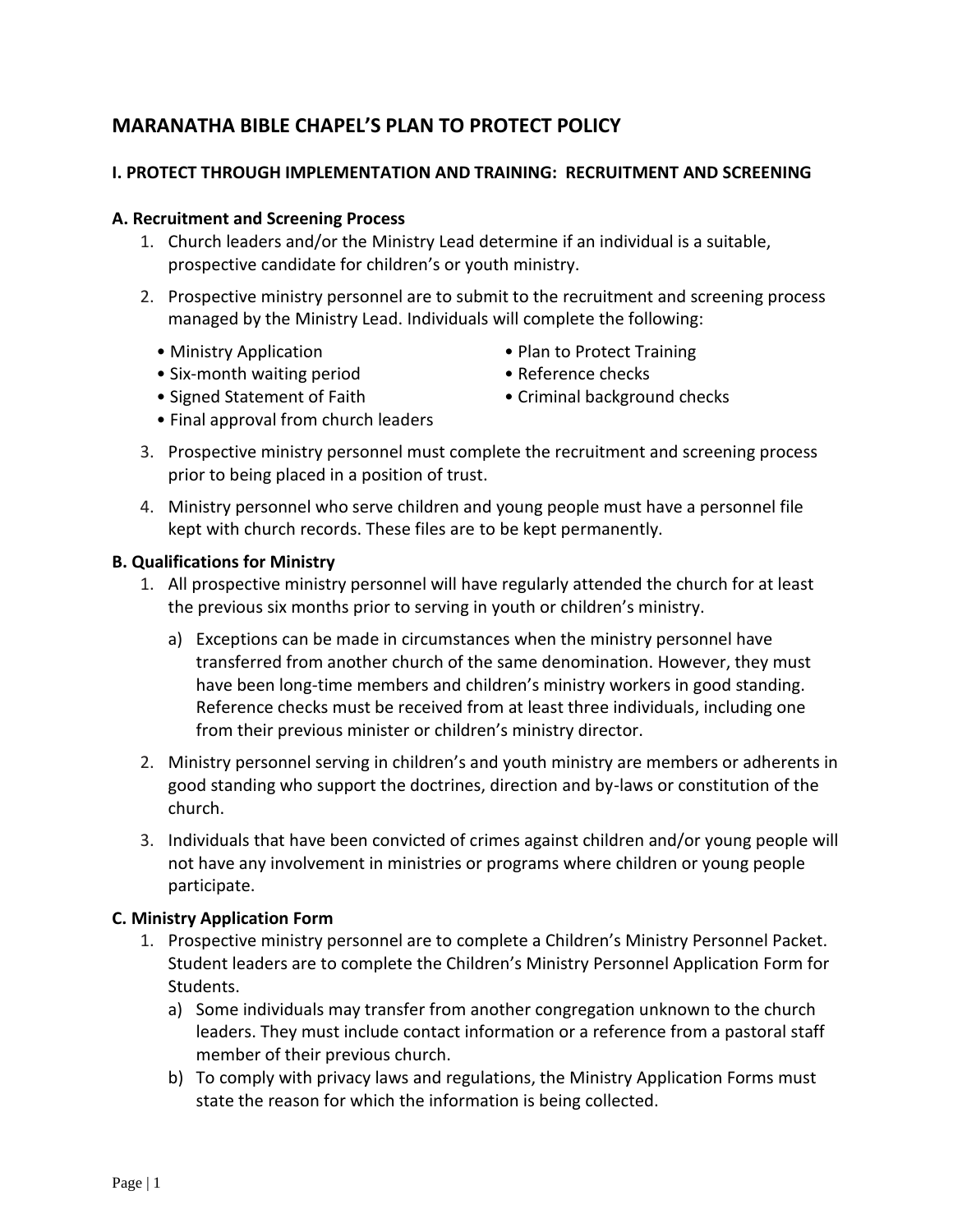- 2. Ministry Application Forms are to be kept confidential and available only to the pastoral staff, Ministry Lead and the Plan to Protect Administrator.
	- a) Ministry Application Forms are to be kept on file permanently in a secure location.

## **(Please refer to Volunteer Personnel Form #1)**

### **D. Reference Checks**

- 1. Pastoral staff or the Ministry Lead will conduct reference checks on all prospective ministry personnel.
	- a) Prospective ministry personnel must sign a liability release before reference checks are conducted.
	- b) Be sure that the references provided fit within the acceptable categories stated in the Ministry Application Forms for adults and for young people who work with children.
	- c) Reference checks are conducted by telephone, mail or email to confirm the suitability of prospective ministry personnel.

### **E. Interview**

1. Personal interviews will be conducted by the pastoral staff or Ministry Lead.

## **F. Criminal Screening Checks**

- 1. The pastoral staff must identify state and local criminal background check procedures.
- 2. Criminal background checks must be conducted on all ministry personnel serving children or young people.
	- a) Criminal background checks are to be renewed every three years or as deemed necessary by the pastoral staff or Ministry Lead.
	- b) Criminal background checks are to be conducted on all ministry personnel 16 years of age and older. They should be kept permanently on file.

## **G. Plan to Protect™ Training**

- 1. Abuse prevention education and training is required for all ministry personnel serving with children and young people and must be completed prior to ministry placement.
- 2. Attendance should be taken at training courses and noted in the personnel file for each individual.

## **H. Approval Process**

- 1. All ministry personnel are to be approved by pastoral staff in consultation with the Ministry Lead upon completion of the recruitment and screening process.
	- a) Approval must be signed and dated.
- 2. The recruitment and screening process must be completed within a three-month period of time.
	- a) Ministry Personnel in process of completing the recruitment and screening process will not be placed in a position of trust.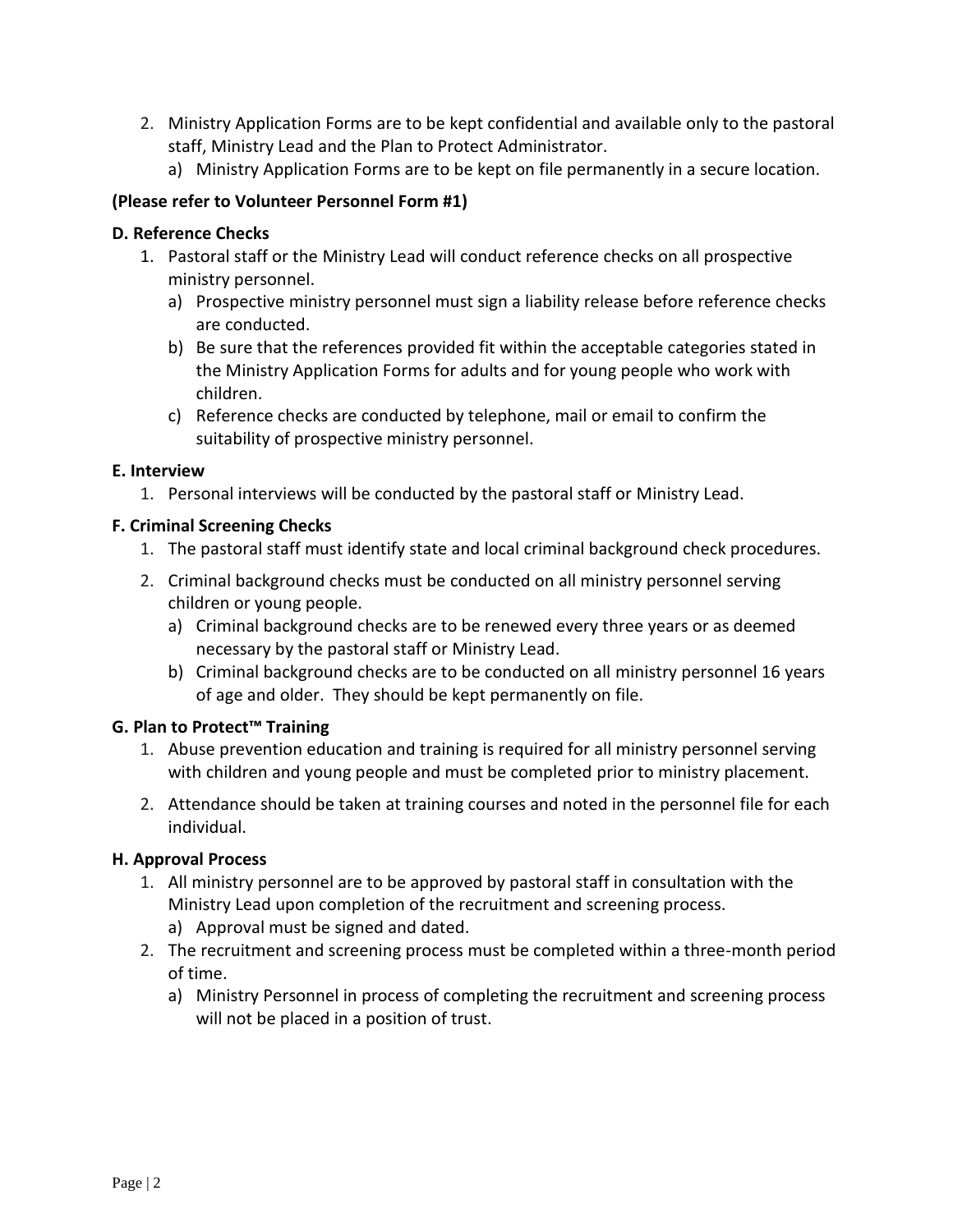### **II. PROTECT THROUGH PROGRAM DEVELOPMENT: CHILD PROTECTION PROCEDURES**

### **A. Supervision of Ministry Personnel**

For the protection of our children, supervision of ministry personnel will be intentional. It will take place through quarterly formal visits and regular informal visits to classrooms and programs by ministry leaders.

## **B. Plan to Protect™ Program Maintenance**

The Plan to Protect Policy will be reviewed at the beginning of each ministry year. This ensures that training, the updating of files, and the physical environment are compliant with policy.

### **C. Teacher / Student Ratios**

- 1. Classroom settings must comply with established ratios for adults and children at all times. This includes offsite activities and trips. Established ratios are:
	- a) Two ministry personnel for every six infants (birth–18 months)
	- b) Two ministry personnel for every eight to ten toddlers or preschoolers
	- c) Two ministry personnel for every 10 to 12 elementary-age children
- 2. These ratios do not preclude the need to have two leaders present in a classroom at all times.

#### **D. Classroom Staffing**

- 1. To comply with insurance requirements and to provide adequate supervision for children, a minimum of two unrelated ministry personnel must be present for supervision, except in the event of an emergency.
- 2. Ministry personnel between the ages of 12 and 16 must be assigned to work alongside another ministry personnel over the age of 16. It is recommended that there be at least a five-year gap between ministry personnel and the children they serve.
- 3. Ministry Personnel are not to be left alone with a child or young person.

### **E. Occasional Visitors**

Occasional visitors who join a class will have their attendance recorded and kept on file with the classroom attendance for that day. If they have not been screened and approved, they will not be placed in a position of trust with children who are not their own.

#### **F. Ministry Personnel Identification**

Ministry personnel will wear visible name tags identifying them to parents, children, and newcomers.

#### **G. Child Registration**

- 1. The names and addresses of children and their parents or guardians will be carefully maintained. They will be updated annually and kept permanently in a central file.
- 2. A statement will be included on all registration forms which stipulates the purposes and extent for collecting personal information of children and young people.
- 3. Registration forms will be available for all programs. It is the responsibility of the Ministry Lead or ministry personnel to ensure that forms are completed and submitted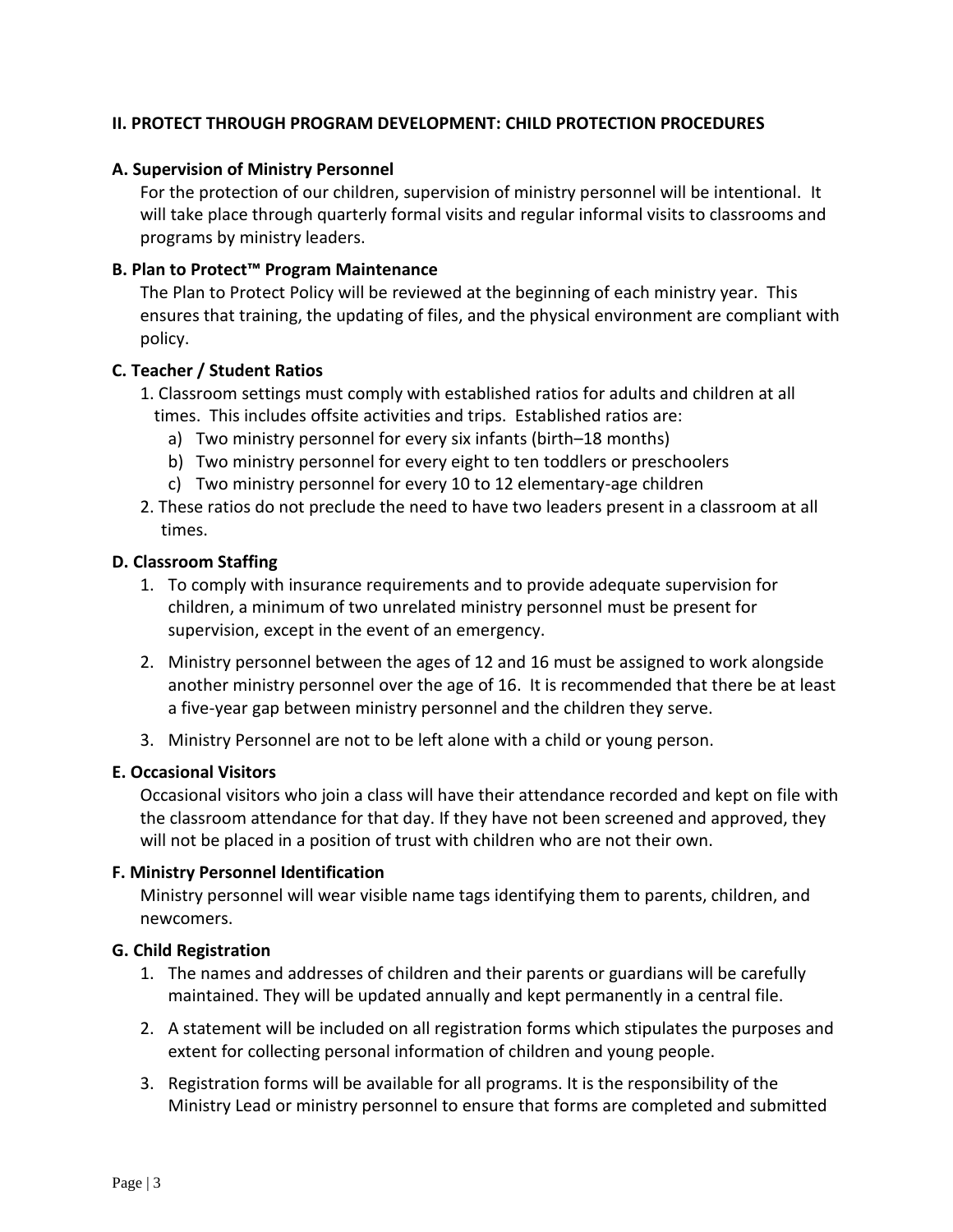for all participants. Diligent effort must be made to keep registration forms updated and current. Registration forms are to be filed securely.

4. In the case of a visiting child, the adult bringing the child will be considered the guardian for the day. Completion of a Visitor Registration Card will be required.

## **(Please refer to Visitor Registration Card #11)**

## **H. Receiving and Releasing Children**

- 1. For Babies to Kindergarten Children:
	- a) Receiving and releasing children under the age of six is strongly monitored. A mandatory sign-in and sign-out system is to be used in all children's programming.
	- b) Children are not to be dropped off in a classroom without ministry personnel present.
	- c) Babies and preschool children will only be released into the care of the child's parent or someone designated by the parent, with a signature, security number, or identification card.
	- d) Parents and visitors are not to enter the nursery or preschool classroom when picking up their child unless requested to do so.

## **(Please refer to Nursery Check in Form # 3)**

2. For Elementary Students - Elementary students should remain in the classroom until the parent or the parent's designee comes to pick them up and the student demonstrates recognition.

## **I. Attendance**

- 1. Attendance of children must be taken each time a classroom or program is in session. These attendance records are kept on file permanently.
- 2. A record will be kept of ministry personnel on duty in each classroom or program. This record is maintained with the attendance records and kept on file permanently.

## **J. Bathroom Guidelines**

- 1. Nursery:
	- a) Diaper changing procedures are clearly posted in the nursery diaper changing area.
	- b) Diaper changing is to be done only by an adult ministry personnel and must be conducted within view of other ministry personnel. Do this only if parents have granted permission.
	- c) If possible, it is strongly encouraged that the parents change the diapers.

## **(Please refer to Public Notice #1)**

- 2. Preschool Children:
	- a) Preschool children are not to go to the bathroom alone.
	- b) One of the following will be adhered to when accompanying preschool children to the bathroom:
		- Two ministry personnel will escort a group of children to the bathroom, or
		- One ministry personnel will escort a group of children to the bathroom with one hall monitor appointed to assist with bathroom and security duties.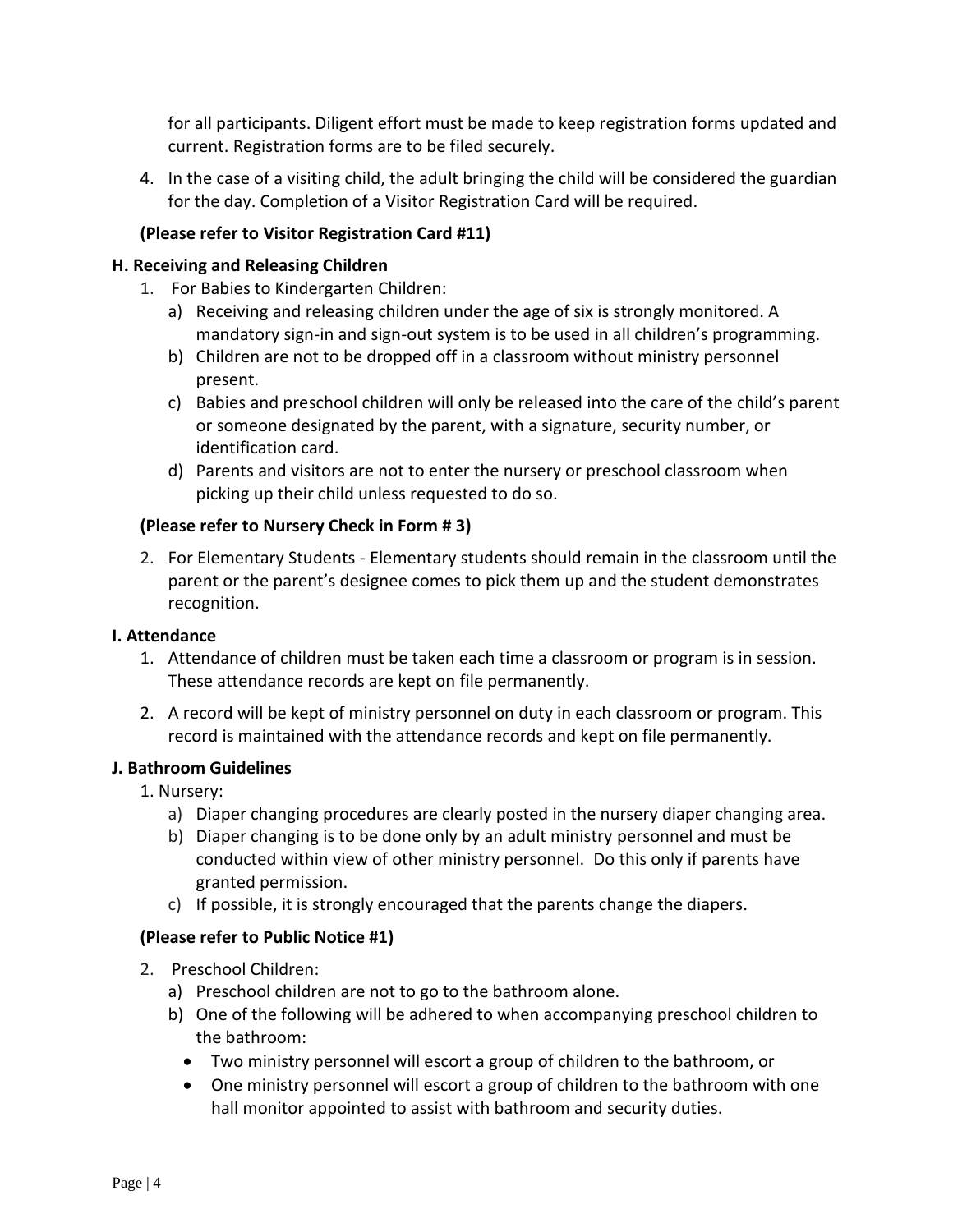- c) No ministry personnel will ever be alone with a child in an unsupervised bathroom. They are never to go into the stall with a child and shut the door.
- d) When a preschool child needs assistance in the bathroom, ministry personnel may enter the bathroom stall to assist, under the following guidelines:
	- The outside bathroom door must be propped open and the adult must stand in an open stall doorway.
	- Ministry personnel will take into consideration the privacy of the child.
- 3. Elementary Children:
	- a) Elementary boys and girls through  $3<sup>rd</sup>$  grade are not to be sent to the bathroom alone. Ministry personnel will escort the children to the bathroom and prop the door open to make sure that everything is in order. Ministry personnel should then remain outside the bathroom door and wait for the children before escorting them back to the classroom.
	- b) Children in Planet 456 should not be sent to the bathroom in groups.
	- c) Ministry personnel are not to be alone with children in an unsupervised bathroom. They should never enter into the stall with a child and shut the door.

## **K. Architectural Precautions**

When churches plan to renovate or build, it is recommended that they keep the following suggestions in mind as they design children's classrooms.

- 1. Doors and Windows:
	- a) Install door windows and interior windows with clear sight lines in classrooms where programs for children and young people are held.
	- b) Install half doors in rooms for babies, toddlers, and preschoolers.
- 2. Bathrooms and Washing Facilities:
	- a) Build bathroom facilities in preschool rooms with windows in the bathroom door.
	- b) Consider installing child-sized toilets in preschool rooms.
	- c) Designate bathroom facilities for the sole use of children.
	- d) Plan to install sinks in classrooms.
- 3. Nursery Facilities:
	- a) Have nursery doors secured from the inside.
	- b) Have windows in the doors to nursery sleeping rooms fitted with a radio transmitter into the adjoining room.
	- c) Cover all electrical outlets with outlet plug covers.

## **L. Health & Safety Guidelines**

- 1. Ministry personnel are encouraged to become certified and trained in First Aid and CPR.
- 2. Ministry personnel will be notified on the registration forms regarding children and young people with severe allergies. The information will be available in the children's and youth departments for easy access.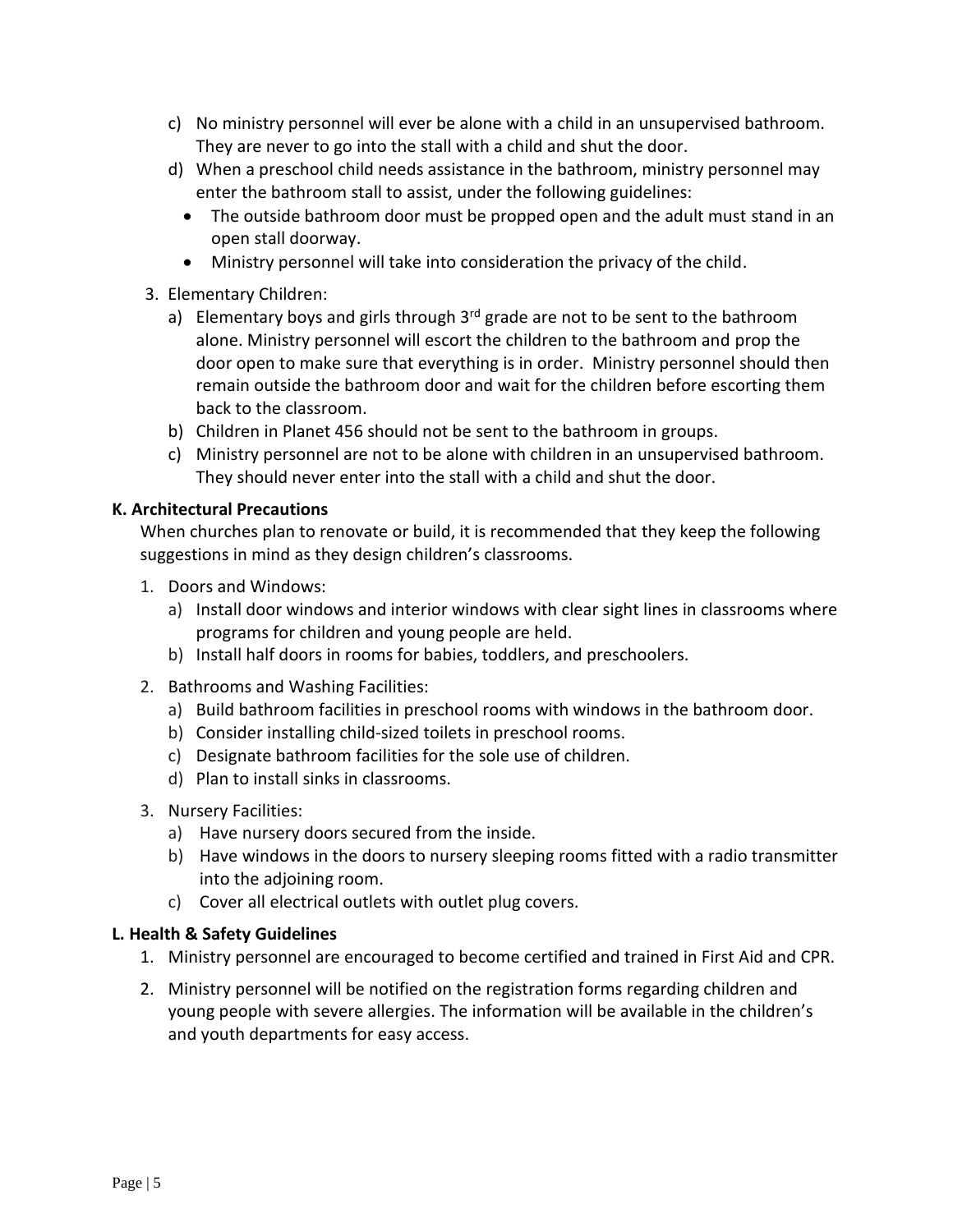- 3. Illness: A child who is ill and could therefore expose others to illness is not to be received into the nursery or classroom. Factors and symptoms to consider are:
	- a) Fever, unusual fatigue, irritability, coughing, sneezing, runny nose and eyes, vomiting, diarrhea, inflamed mouth and throat.
	- b) Children with a known communicable disease.

### **(Please refer to Public Notice #2- Health Criteria for Children's Ministries)**

- 4. Medications:
	- a) Ministry personnel are not to give or apply any medications. Parents are to be contacted and should administer all medications.
	- b) Medication is not to be left in a classroom.
	- c) For extreme cases in which Epi-pens or puffers are needed for allergies or asthma, written instructions are to be provided by the parent or guardian to the Ministry Lead. Requests should be written, signed, dated, and filed permanently. Only those who have been trained should administer the Epi-pen or puffer.
- 5. Infection Control Procedures:

The CDC has established a set of standard precautions for handling blood or bodily fluids to minimize the risk of spreading infectious diseases. These are adapted for children's ministry areas at the church.

The guidelines are to be followed by any workers, whether paid or volunteer, with actual or potential exposure to blood and bodily fluids. Bodily Fluids include saliva, spit, urine, feces, nasal discharge, and discharge from open skin sores, sweat, and tears.

## **(Please refer to Policy A - Infection Control Policy)**

- 6. Emergencies:
	- a) Church leaders will review emergency evacuation procedures semi-annually. These procedures are to be posted in a visible place in each classroom, showing the planned route of escape to the nearest exit.
	- b) Church leaders, in cooperation with the Ministry Lead, will arrange for annual fire and evacuation drills.
	- c) A first aid kit will be kept in each ministry area.
	- d) A parent will be contacted when an injury, accident or medical emergency occurs.
	- e) Incident reports are to be completed for any and all accidents. Injuries are to be reported to the Ministry Lead.

## **M. Special Events and Overnight Policy**

Teachers are encouraged to have special class activities, to plan social activities, and to involve their students in field trips and service projects. However, precautions need to be taken with these activities.

#### **(Please refer to Policy B - Special Events and Overnight Policy)**

## **N. Proper Display of Affection**

1. All touch must be done in view of others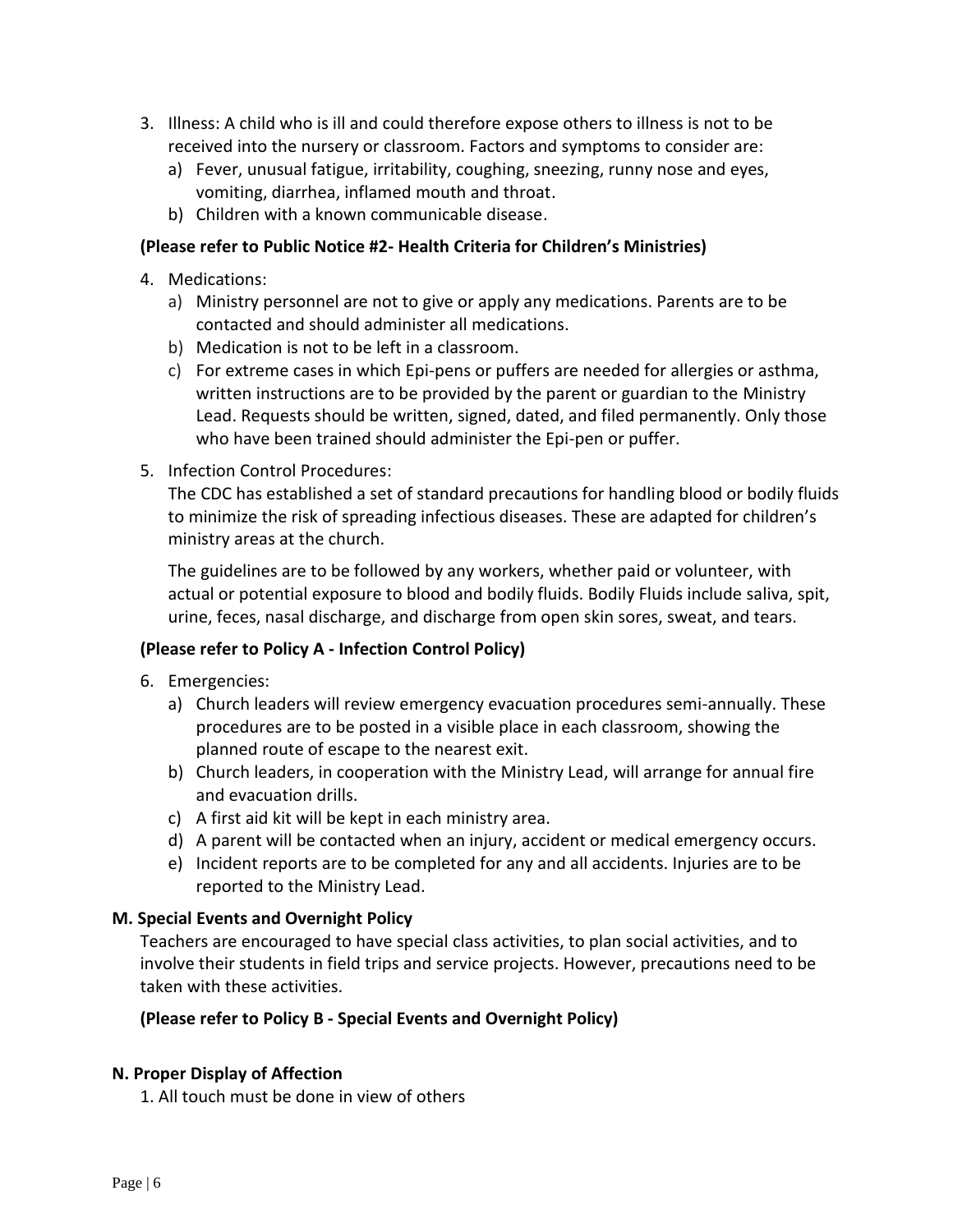- 2. Appropriate Touch Recognizing that children need appropriate displays of affection that reflect pure, genuine, and positive displays of God's love, touching children will be age and developmentally appropriate. We encourage ministry leaders to:
	- a) Hold a preschool child who is crying
	- b) Speak to a child at eye level and listen with your eyes as well as your ears
	- c) Hold a child's hands when speaking, listening, or walking him or her to an activity
	- d) Gently hold the child's shoulder or hand to keep his or her attention while you redirect the child's behavior
	- e) Put your arm around the shoulder of a child when comforting or quieting is needed
	- f) Pat a child on the head, hand, shoulder or back to affirm him or her.
- 3. Inappropriate Touch Recognizing that the innocence of children must be protected, ministry leaders will be made aware that the following actions are deemed inappropriate and will not be permitted:
	- a) Do not kiss a child or coax a child to kiss you
	- b) Do not engage in extended hugging and tickling
	- c) Do not hold a child's face when talking to or disciplining the child
	- d) Do not touch a child in any area that would be covered by a bathing suit (strictly prohibited except in cases of diapering and assisting preschoolers as outlined in bathroom policies)
	- e) Do not carry school age children and do not allow them to sit on your lap
	- f) Avoid prolonged physical contact with any child or young person

## **O. Computer Use, Internet and Social Media**

- 1. Children are not permitted to use church computers.
- 2. Communication with children  $6<sup>th</sup>$  grade and under is prohibited with the following exception: Ministry Personnel may communicate with children via email with written parental permission, and copying parents/guardians on all emails.
- 3. Ministry Personnel will not initiate contact with children via text or using Social Media.

## **P. Photography and Video Taping Policy**

- 1. Ministry Personnel must abide by the following guidelines:
	- a) Parental permission will be secured on an annual basis on the registration forms.
	- b) No photographs will be posted on Facebook, Instagram, or other online social networks without parental permission.
	- c) Photographs of children/young people will only be posted on the church's Website with written parental permission and will not be named or tagged.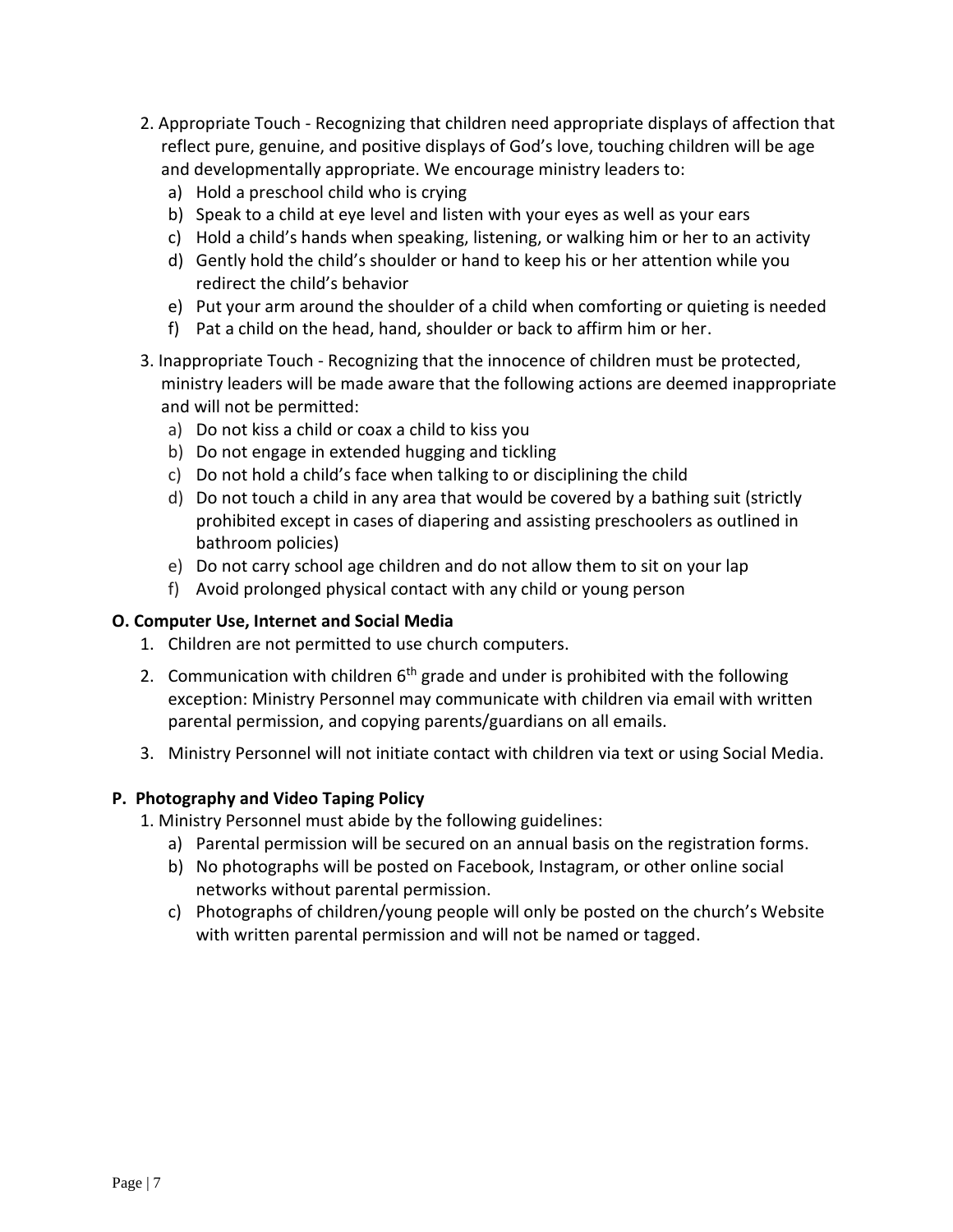## **III. PROTECT THROUGH PROGRAM DEVELOPMENT: YOUTH PROTECTION PROCEDURES**

#### **1. YOUTH MINISTRY PERSONNEL STANDARDS**

#### **A. Lifestyle**

- 1. For the protection of our young people, ministry personnel are to be committed to maintaining a consistent spiritual life. This includes prayer, Bible reading, attendance at youth events, planning meetings, and worship services.
- 2. Ministry personnel are to be role models of integrity at all times. Ministry personnel are to refrain from activities that are illegal or could be considered morally and biblically questionable.

#### **B. Contacting Opportunities**

- 1. Ministry personnel are encouraged to meet with young people in small group settings and in teams.
- 2. The Ministry Lead must pre-approve the conducting of any one-on-one mentoring, with the information being documented and filed. (Names of the mentor and the youth.)
- 3. One-on-one mentoring must be done in public settings and only under the following conditions:
	- a) Written parental permission is granted.
	- b) Separate transportation is arranged or parental permission is given for ministry personnel to transport.
	- c) Ministry Lead will periodically check in with mentor.
	- d) Mentor will not be alone in a vehicle with a youth of the opposite gender.

#### **C. Open Door Policy**

Ministry personnel working with young people will not have a one-on-one or a small group meeting behind closed doors. It is required that the door remain open or that the meeting take place in a room with an unobstructed window in the door.

#### **D. Physical Contact**

- 1. Ministry personnel are aware of what constitutes appropriate touch:
	- a) One-arm hugs
	- b) Shoulder-to-shoulder hugs
	- c) touch on the back or shoulder
- 2. Ministry personnel must refrain from inappropriate touch at all times:
	- a) Extended hugging
	- b) Sitting on laps
	- c) Kissing
	- d) Touching of thighs, knees, or inappropriate parts of the body
- 3. Ministry personnel must be cognizant of conduct that could be misinterpreted:
	- a) horseplay
	- b) tickling
	- c) extended backrubs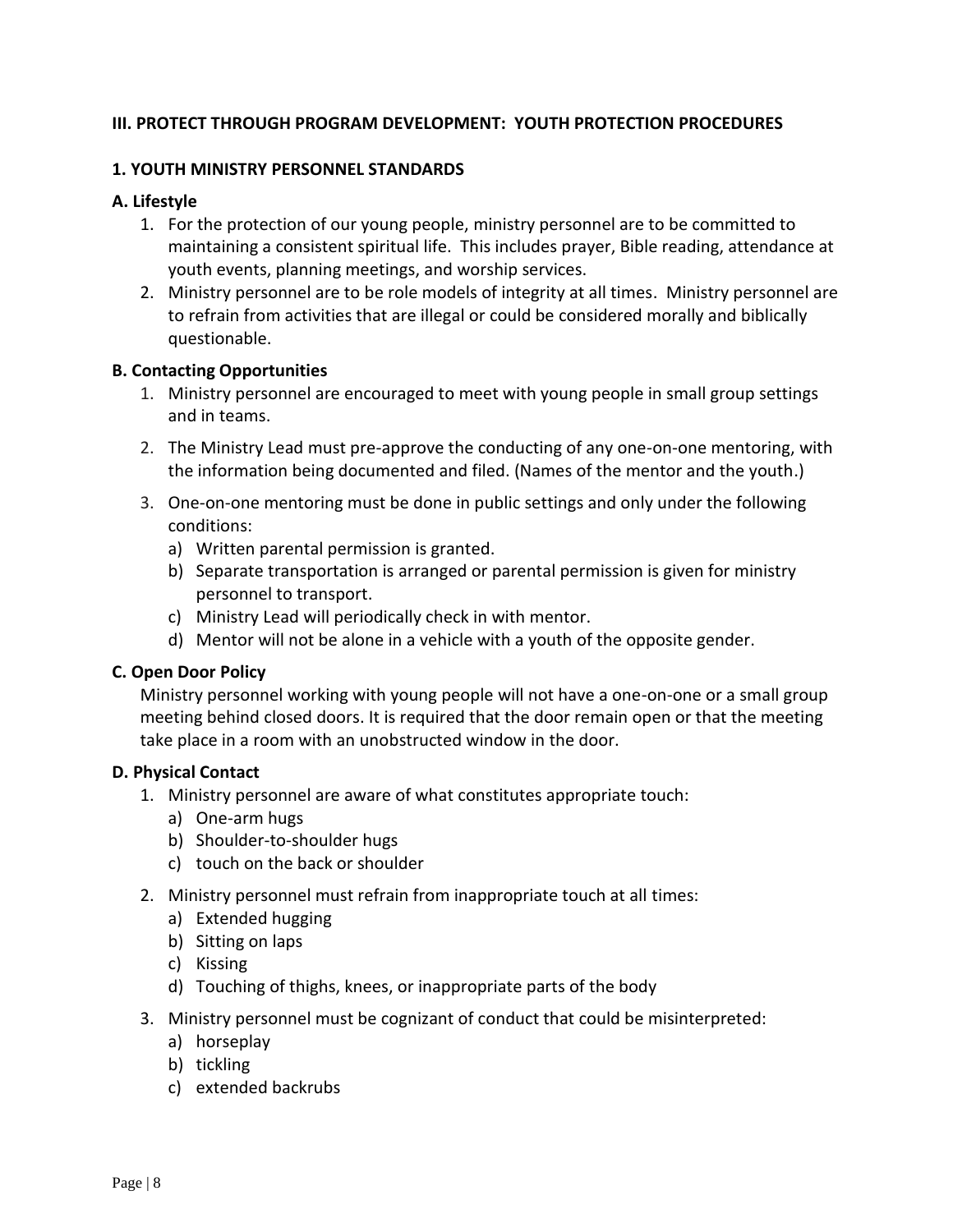## **E. Dating**

Ministry personnel working with young people will not pursue a dating relationship with a student.

#### **2. YOUTH MINISTRY PROGRAMMING**

#### **A. Plan to Protect™ Program Maintenance**

A strategy for program maintenance will be developed and reviewed at the beginning of each ministry year to ensure training, the updating of files and the physical environment are compliant with policy.

#### **B. Ministry Personnel Staffing Ratios**

- 1. Programs for young people must comply with established staffing ratios as follows:
	- a) Middle school events Two ministry personnel for every 16 students
	- b) High school events Two ministry personnel for every 20 students
	- c) Overnight/Offsite events Two ministry personnel for every 10 students
- 2. To comply with insurance standards, there must be at least two unrelated ministry personnel at all events, except in the event of an emergency.
- 3. Overnight events with mixed genders must be accompanied by both male and female ministry personnel.
- 4. It is recommended that there be a five-year age gap between ministry personnel and the young people they serve. Any exception to this must be approved by the Ministry Lead.

#### **C. Youth Ministry Authorization and Consent Forms**

- 1. At the beginning of every ministry year, all young people must submit completed Youth Ministry Registration Forms, signed by their parents or guardians. These forms are to be photocopied, and originals maintained and filed permanently.
- 2. The Youth Ministry Registration Forms will not replace specific consent and authorization forms for activities that involve an elevated risk or for overnight trips. Offsite consent forms will be required and copies of all off site consent forms will be taken on all off-site trips and outings in case emergency medical assistance is required and the parent cannot be notified.
- 3. A release and permission statement will be included on all registration forms releasing the church from unforeseen and accidental damages.
- 4. A statement will be included on all registration forms which stipulates the purpose and extent for collecting personal information of young people.

#### **D. Transportation**

- 1. Our first concern in transportation is the safety of our young people. Drivers must obey all the rules of the road including the speed limits. Reckless or unsafe driving will not be tolerated.
- 2. For church-related activities, it is preferred that parents both drop-off and pick-up their young people at the event location.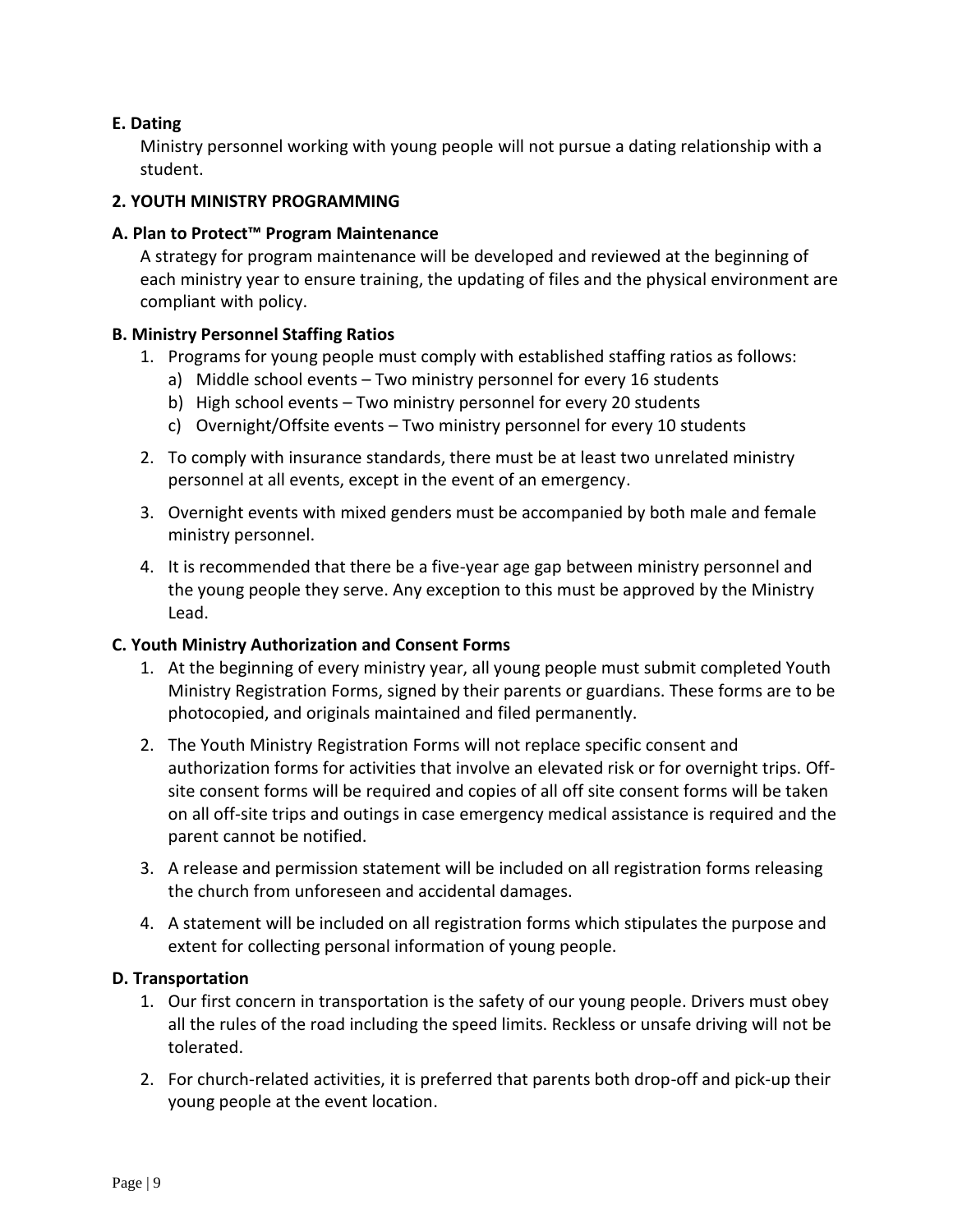- 3. All ministry personnel drivers transporting young people during church activities must complete the following prior to the event:
	- a) Be pre-approved by the Ministry Lead.
	- b) Provide a copy of their valid driver's license.
	- c) Provide a copy of their current automobile insurance policies.
	- d) Have had a minimum of five years of driving experience.
- 4. The number of occupants in the vehicle will not exceed the number of seatbelts. Seatbelts must be worn by everyone and remain fastened at all times while the vehicle is in motion.
- 5. Trips and Offsite Travel Form will accompany the group with originals left in the church office and filed permanently. The forms consist of:
	- a) Names and numbers of all participants
	- b) Location of event and contact numbers
	- c) Drivers and vehicles involved

#### **(Please refer to Form #12 – Trips and Offsite Travel Form)**

#### **E. Computer Use, Internet and Social Media**

- 1. Youth are not permitted to use the church computers unless supervised by an adult.
- 2. Communication with young people 13 years of age and older via Social Media, emails, telephone, and texting is permitted under the following conditions:
	- a) Communication with young people via email, text, Instagram, Facebook, Twitter, or other online social networks will be used only with written parental permission that is on the Youth Ministry Registration Form #6.
	- b) Ministry Personnel may communicate with young people aged 12-13 via email with written parental permission, agreeing to copy all emails to parents/guardians.
	- c) Ministry Personnel may contact young people aged 13–17 via text or Social Media with written parental permission.
	- d) Ministry Personnel will limit their online communication with young people via Social Media to daytime hours (8:00 am–9:00 pm).
	- e) Online communication will not involve video messaging (FaceTime, Skype, etc.) in any form, unless it is a training post or group conference call approved by a Ministry Lead.
	- f) In the rare occasion that a conversation with a young person moves beyond what is appropriate or causes safety concerns, Ministry Personnel will notify their Ministry Lead immediately and submit a copy of the conversation to the Ministry Lead who will then take appropriate action.
	- g) Church members, adherents and Ministry Personnel are encouraged to demonstrate and model purity, integrity, transparency, and accountability with all communications including those noted above.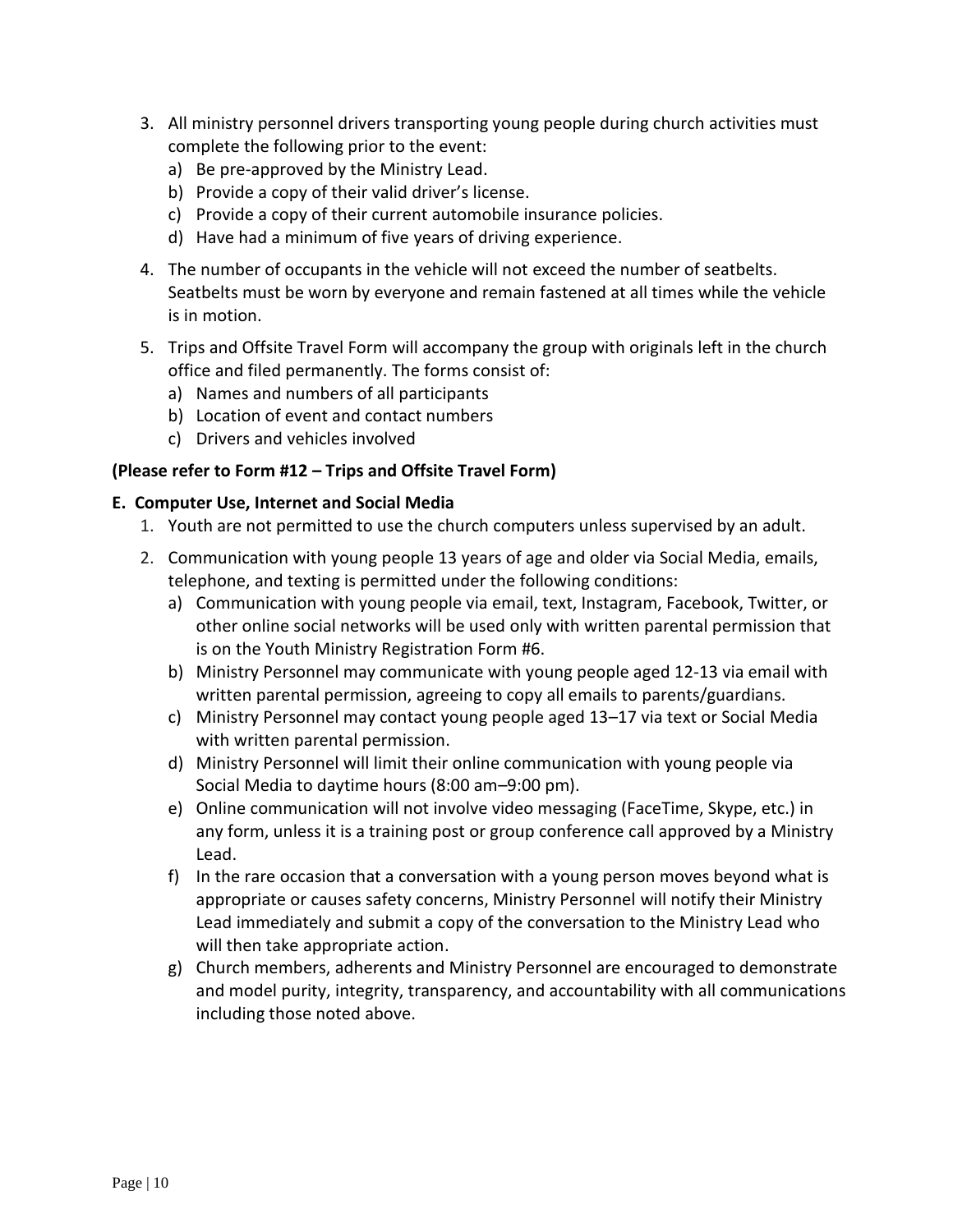### **IV. PROTECT THROUGH PROGRAM DEVELOPMENT: REPORTING AND RESPONSE**

#### **1. REPORTING PROCEDURES**

#### **A. Hearing of an Allegation or Suspicion of Abuse/Maltreatment**

The following policies outline the recommended procedure and sequence for reporting suspected abuse/maltreatment cases.

- 1. For the protection of our children and young people, all allegations and/or suspicions of abuse/maltreatment against children and young people will be taken seriously.
- 2. Upon hearing of potential abuse/maltreatment or allegations of abuse/maltreatment to a child or young person, the ministry personnel should complete a Suspected Abuse/Maltreatment Report Form documenting all pertinent information. The victim should not be asked leading questions. No one else, including the accused, should be contacted while completing the Suspected Abuse/Maltreatment Report Form. All forms must be kept permanently unless otherwise directed by legal counsel. **(See Form 5 – Suspected Abuse Form)**
- 3. Any allegations of the abuse/maltreatment of a child or young person must be reported to the proper authorities. The senior pastor, children's pastor, or youth pastor should also be notified.

## **Abstract of Sections from Article 6, Title 6, Social Services Law Section 412. Definitions 1. Definition of Child Abuse**

An "abused child" is a child less than eighteen years of age whose parent or other person legally responsible for his care:

1) inflicts or allows to be inflicted upon the child serious physical injury, or

2) creates or allows to be created a substantial risk of physical injury, or

3) commits sexual abuse against the child or allows sexual abuse to be committed.

#### **2. Definition of Child Maltreatment**

A "maltreated child" is a child under eighteen years of age whose physical, mental or emotional condition has been impaired or is in imminent danger of becoming impaired as a result of the failure of his parent or other person legally responsible for his care to exercise a minimum degree of care:

1) in supplying the child with adequate food, clothing, shelter, education, medical or surgical care, though financially able to do so or offered financial or other reasonable means to do so; or

2) in providing the child with proper supervision or guardianship; or

3) by unreasonably inflicting, or allowing to be inflicted, harm or a substantial risk thereof, including the infliction of excessive corporal punishment; or

4) by misusing a drug or drugs; or

5) by misusing alcoholic beverages to the extent that he loses self-control of his actions; or

6) by any other acts of a similarly serious nature requiring the aid of the Family Court; or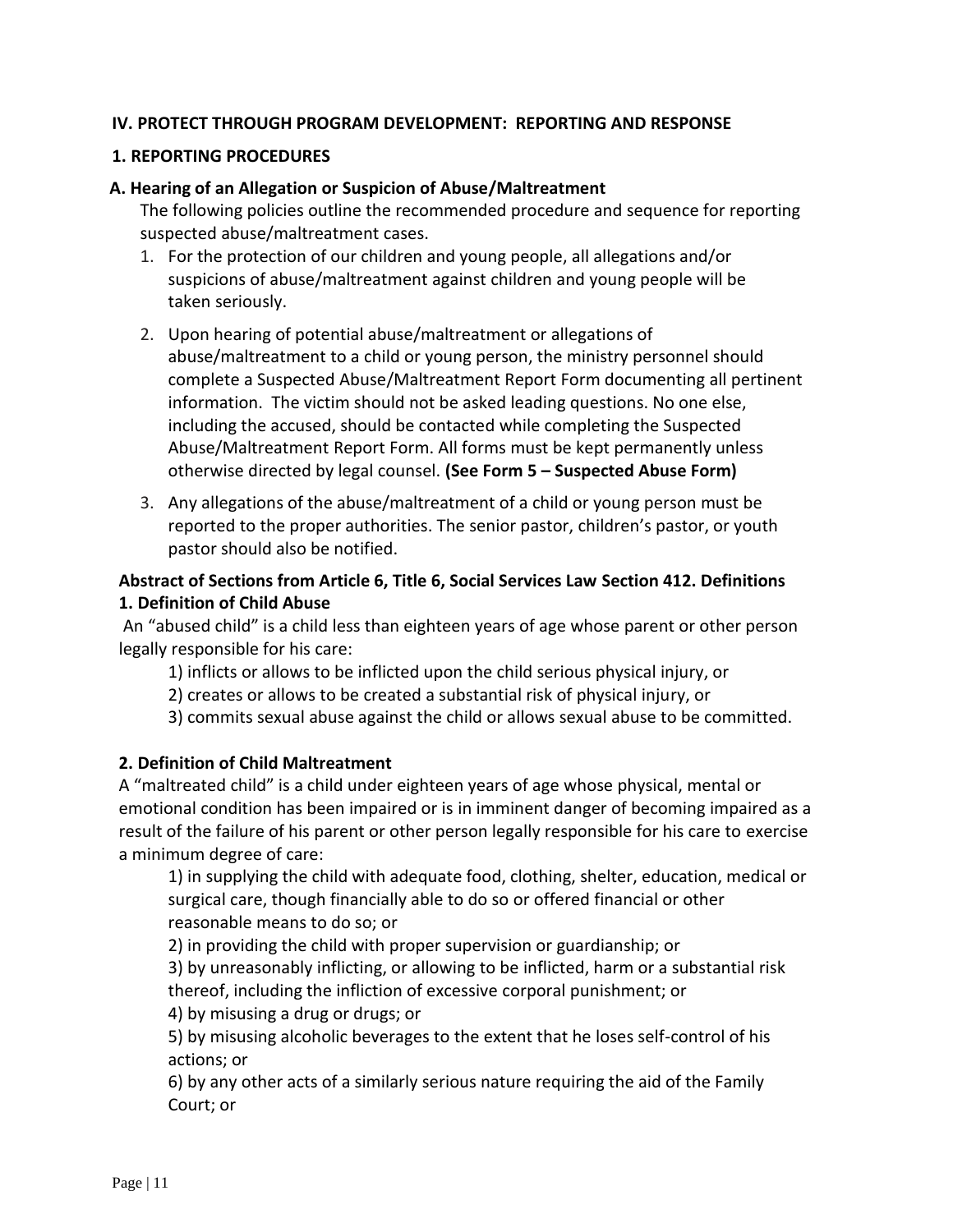7) by abandoning the child

## **B. Reporting an Allegation or Suspicion of Abuse/Maltreatment**

- **1.**Any person, including, but not limited to, ministry personnel, who has reasonable grounds to believe that a child has been abused/maltreated must immediately report the matter to the appropriate agency in your state or to law enforcement. Reporting must be done orally by telephone or in person. **NYS Child Abuse Hotline: 1-800-342- 3720**
- 2. A person who knowingly fails to report in these circumstances may be in violation of the law and found to have committed an offense. They may also be subject to discipline action in the church.
- 3. In any and all allegations or suspicions of abuse/maltreatment that may have happened in the context of church ministry or a church member or attendee was the alleged subject:
	- a. The senior pastor or his designee must notify the church's insurance provider and seek legal counsel upon hearing of a suspected child abuse/maltreatment case.
	- b. The church will notify and work in conjunction with denominational leaders
	- c. The victim's parents must be notified by the senior pastor or by church leaders.

### **C. Assessing and Investigating an Allegation or Suspicion of Abuse/Maltreatment**

- 1. No persons, including church leaders, should assume the function of assessing, substantiating or investigating the need for intervention or interpretation of suspected child abuse/maltreatment.
- 2. The church and its individuals must avoid any undue interference when a report of child abuse/maltreatment has been filed with the Department of Social Services or law enforcement.

## **D. Protecting Confidentiality and Dignity of the Victim and the Alleged Subject**

- 1. During the process of reporting and response, all ministry personnel will be committed to prayer and strive to remain calm and hopeful.
- 2. Situations of abuse/maltreatment must be handled forthrightly, with due respect for people's privacy and confidentiality. Discretion must be observed, and details of the suspected abuse must not be shared among the church community. Information should be shared on a need-to-know basis, expanding only as individuals are drawn into the response and investigation. Confidentiality for the suspected victim and the accused must be protected.

## **2. RESPONSE TO ALLEGATIONS**

### **A. Spiritual Response and Counsel for the Victim**

- 1. For the protection of our children and young people, all allegations and/or suspicions of abuse/maltreatment will be taken seriously and handled with the utmost care. The suspected victims will be treated with dignity and respect.
- 2. If requested, Church leaders will provide a list of resources for individual care and counsel both for the abuse victim and his/her family.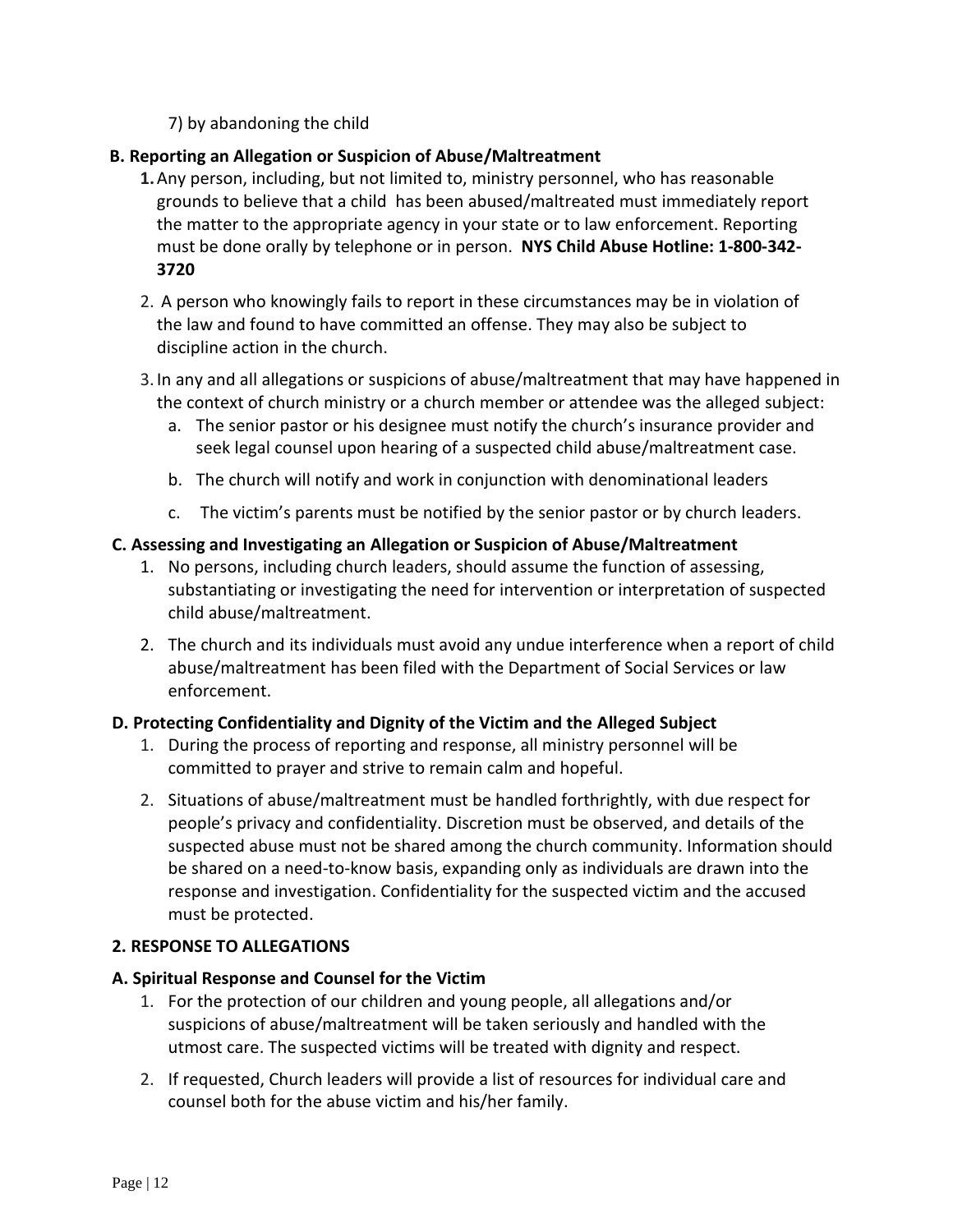### **B. Biblical Response and Discipline for the Accused or Convicted**

- 1. The accused is to be treated with dignity and respect. If the accused is a paid ministry personnel, that person will be relieved temporarily of his or her duties until the investigation is completed
- 2. It is the responsibility and right of church leaders to exercise and practice church discipline as outlined in Matthew 18 and as stipulated in denominational guidelines.
- 3. Anyone accused of abuse/maltreatment to children or young people will be prohibited from having involvement in any ministry involving children 18 years or younger until they are cleared of any and all charges.
- 4. Anyone convicted of child abuse/maltreatment will be prohibited from involvement in any ministry involving children 18 years or younger. Church leaders may designate an individual to be responsible to be informed whenever the convicted person attends church activities. The designee will accompany the convicted person while on church property. Clear written guidelines will be provided to the individual that lists restricted activities and areas of the church that he/she is not permitted to do or use respectively. They will be prohibited from access to areas of the church designated for children or youth ministry.

#### **C. Media Relations**

- 1. Public statements must be well-prepared and presented under the guidance of legal counsel.
- 2. It is the responsibility of the church leaders and senior pastor to designate a spokesperson to speak on behalf of the church to media and to the public in relation to a suspected child abuse/maltreatment case. All inquiries should be directed to this spokesperson. Comment should not be made by other individuals unless given permission to do so.

## **D. Ongoing Investigation**

- 1. Full cooperation must be given by all parties to civil authorities under the guidelines of legal counsel.
- 2. Until advised by legal counsel, church leaders and individuals should neither engage in denial, minimization, or blame, nor admit responsibility which could prejudice the case or cause increased liability to the church.
- 3. A confidential follow-up report with conclusions and action taken must be documented by the senior pastor, children's pastor, or youth pastor following a report of abuse/maltreatment. This report should be placed in a confidential ministry personnel file and kept permanently.
- 4. Children and youth ministry departments will inform others of any ongoing investigation strictly on a need-to-know basis.